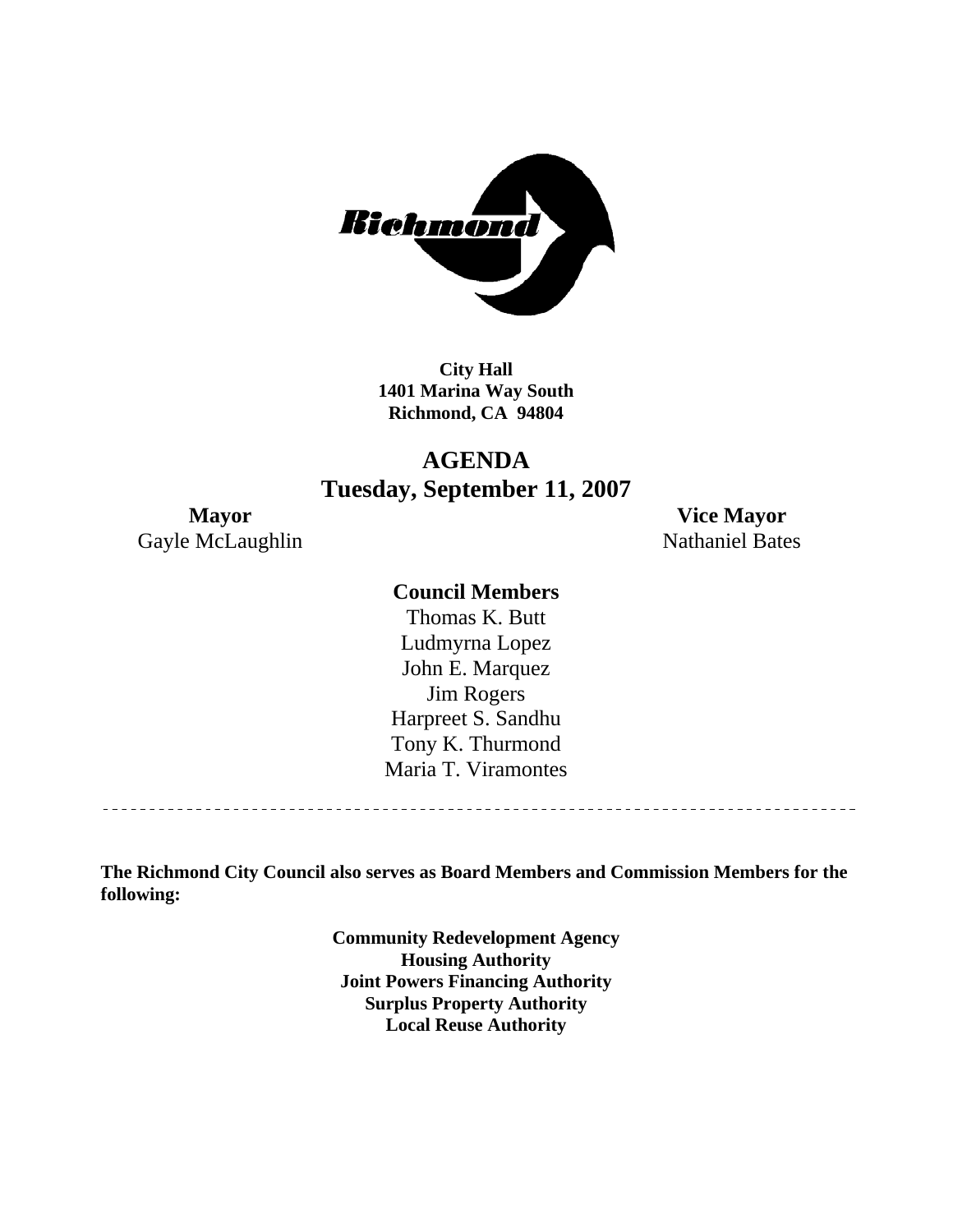# **MEETING PROCEDURES**

The City of Richmond encourages community participation at its City Council meetings and has established procedures that are intended to accommodate public input in a timely and time-sensitive way. As a courtesy to all members of the public who wish to participate in City Council meetings, please observe the following procedures:

**PUBLIC COMMENT ON AGENDA ITEMS:** Anyone who desires to address the City Council on items appearing on the agenda must complete and file a pink speaker's card with the City Clerk **prior** to the City Council's consideration of the item. Once the City Clerk has announced the item and discussion has commenced, no person shall be permitted to speak on the item other than those persons who have submitted their names to the City Clerk. Your name will be called when the item is announced for discussion. **Each speaker will be allowed TWO (2) MINUTES to address the City Council on NON-PUBLIC HEARING items listed on the agenda.** 

**OPEN FORUM FOR PUBLIC COMMENT:** Individuals who would like to address the City Council on matters not listed on the agenda or on **Presentations, Proclamations and Commendations, Report from the City Attorney, or Reports of Officers** may do so under Open Forum. All speakers must complete and file a pink speaker's card with the City Clerk **prior** to the commencement of Open Forum. **The amount of time allotted to individual speakers shall be determined based on the number of persons requesting to speak during this item. The time allocation for each speaker will be as follows: 15 or fewer speakers, a maximum of 2 minutes; 16 to 24 speakers, a maximum of 1 and one-half minutes; and 25 or more speakers, a maximum of 1 minute.** 

#### **SPEAKERS ARE REQUESTED TO OCCUPY THE RESERVED SEATS IN THE FRONT ROW BEHIND THE SPEAKER'S PODIUM AS THEIR NAME IS ANNOUNCED BY THE CITY CLERK.**

**CONSENT CALENDAR:** Consent Calendar items are considered routine and will be enacted, approved or adopted by one motion unless a request for removal for discussion or explanation is received from the audience or the City Council. A member of the audience requesting to remove an item from the Consent Calendar must complete and file a speaker's card with the City Clerk **prior to the City Council's consideration of Item C, Agenda Review.** An item removed from the Consent Calendar may be placed anywhere on the agenda following the City Council's agenda review.

*The City Council's adopted Rules of Procedure recognize that debate on policy is healthy; debate on personalities is not. The Chairperson has the right and obligation to cut off discussion that is too personal, too loud, or too crude.* 

**\*\*\*\*\*\*\*\*\*\*\*\*\*\*\*\*\*\*\*\*\*\*\*\*\*\*\*\*\*\*\*\*\*\*\*\*\*\*\*\*\*\*\*\*\*\*\*\*\*\*\*\*\*\*\*\*\*\***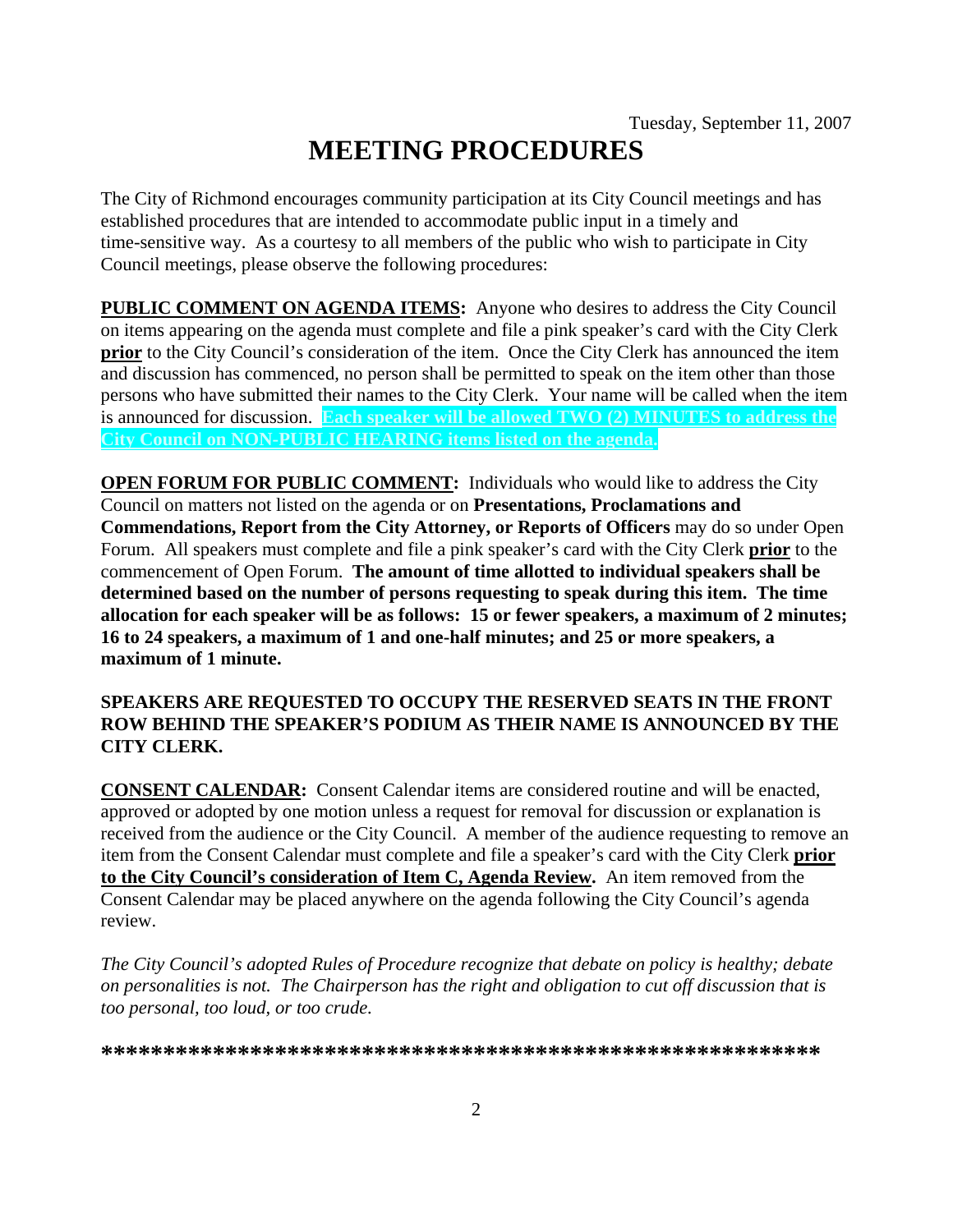Tuesday, September 11, 2007

## **Morning Open Session**

 $8:30$  a.m.

## **A. ROLL CALL**

## **B. PUBLIC COMMENT**

## **C. ADJOURN TO CLOSED SESSION**

## **Closed Session**

Shimada Room of City Hall

## **A. CITY COUNCIL**

 **A-1.** CONFERENCE WITH LEGAL COUNSEL - EXISTING LITIGATION (Subdivision [a] of Government Code Section 54956.9)

Richmond Residents for Responsible Atenna Placement and Planning ('RAP"), et al v. City of Richmond

Booker vs. City of Richmond

Riley vs. City of Richmond

Barra vs. City of Richmond

Nishioka vs. City of Richmond

Terminal #4

 **A-2.** CONFERENCE WITH LEGAL COUNSEL - ANTICIPATED LITIGATION Initiation of litigation pursuant to subdivision (c) of Section 54956.9

Two Cases

 **A-3.** PUBLIC EMPLOYEE APPOINTMENT (Government Code Section 54957.6)

City Attorney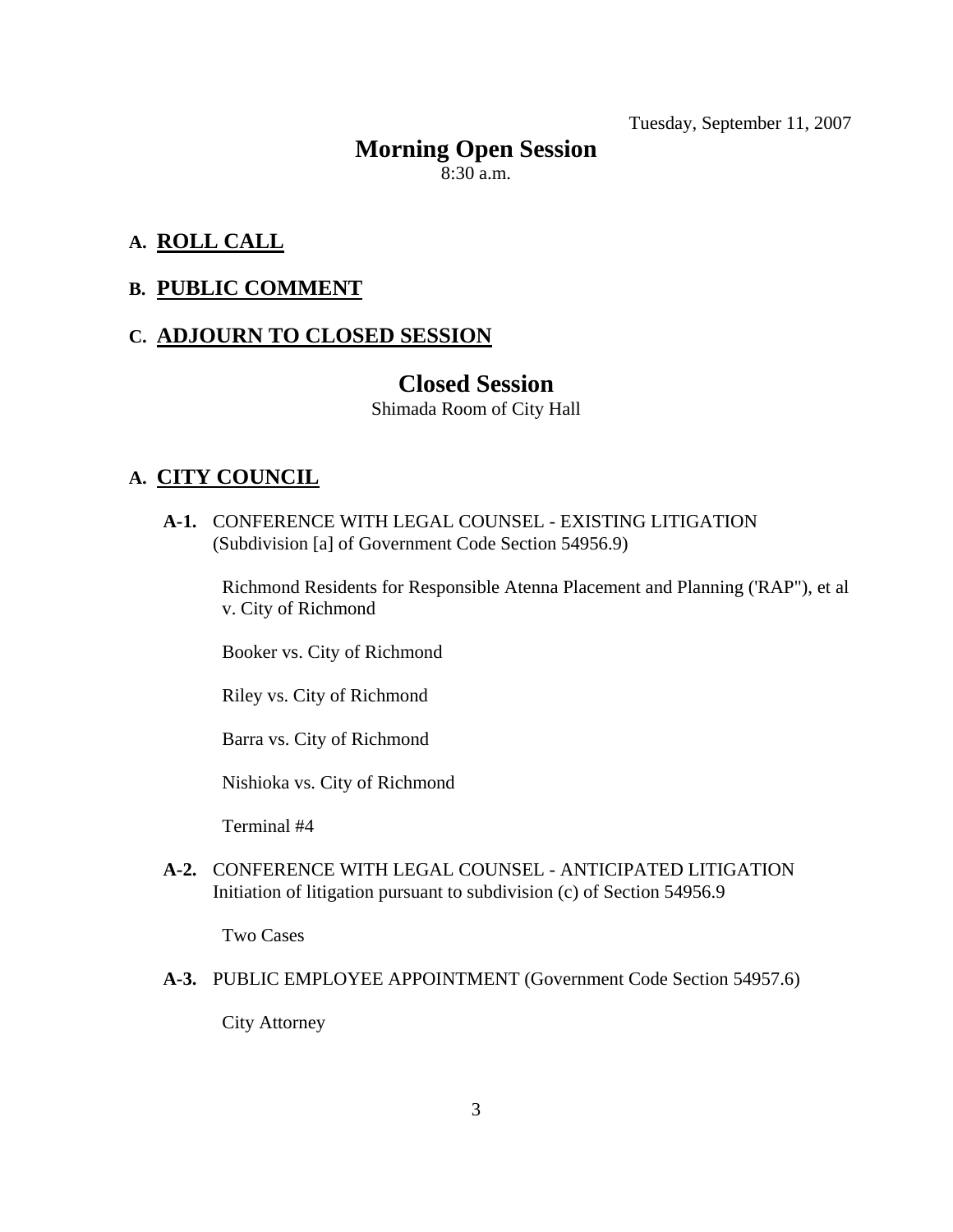#### Tuesday, September 11, 2007  **A-4.** PUBLIC EMPLOYEE PERFORMANCE EVALUATION (Government Code Section 54957.6)

#### City Manager

**\*\*\*\*\*\*\*\*\*\*\*\*\*\*\*\*\*\*\*\*\*\*\*\*\*\*\*\*\*\*\*\*\*\*\*\*\*\*\*\*\*\*\*\*\*\*\*\*\*\*\*\*\*\*\*\*\*\*\*\*** 

## **Study Session**

5:30 p.m.

The purpose of the study session is as follows:

## **A. DISCUSS AND DIRECT STAFF TO PREPARE ORDINANCES FOR COUNCIL ACTION THAT MODIFY RICHMOND LAWS TO REDUCE STREET SHOOTINGS: (1) REPORTING OF STOLEN GUNS AND (2) BANNING POSSESSION OF AMMUNITION FOR ASSAULT STYLE WEAPONS - COUNCILMEMBER ROGERS (867-5725).**

**\*\*\*\*\*\*\*\*\*\*\*\*\*\*\*\*\*\*\*\*\*\*\*\*\*\*\*\*\*\*\*\*\*\*\*\*\*\*\*\*\*\*\*\*\*\*\*\*\*\*\*\*\*\*\*\*\*\*\*\*** 

## **Special Joint Meeting of the Surplus Property Authority/City Council**

6:00 p.m.

## **A. PLEDGE TO THE FLAG**

## **B. ROLL CALL**

## **C. STATEMENT OF CONFLICT OF INTEREST**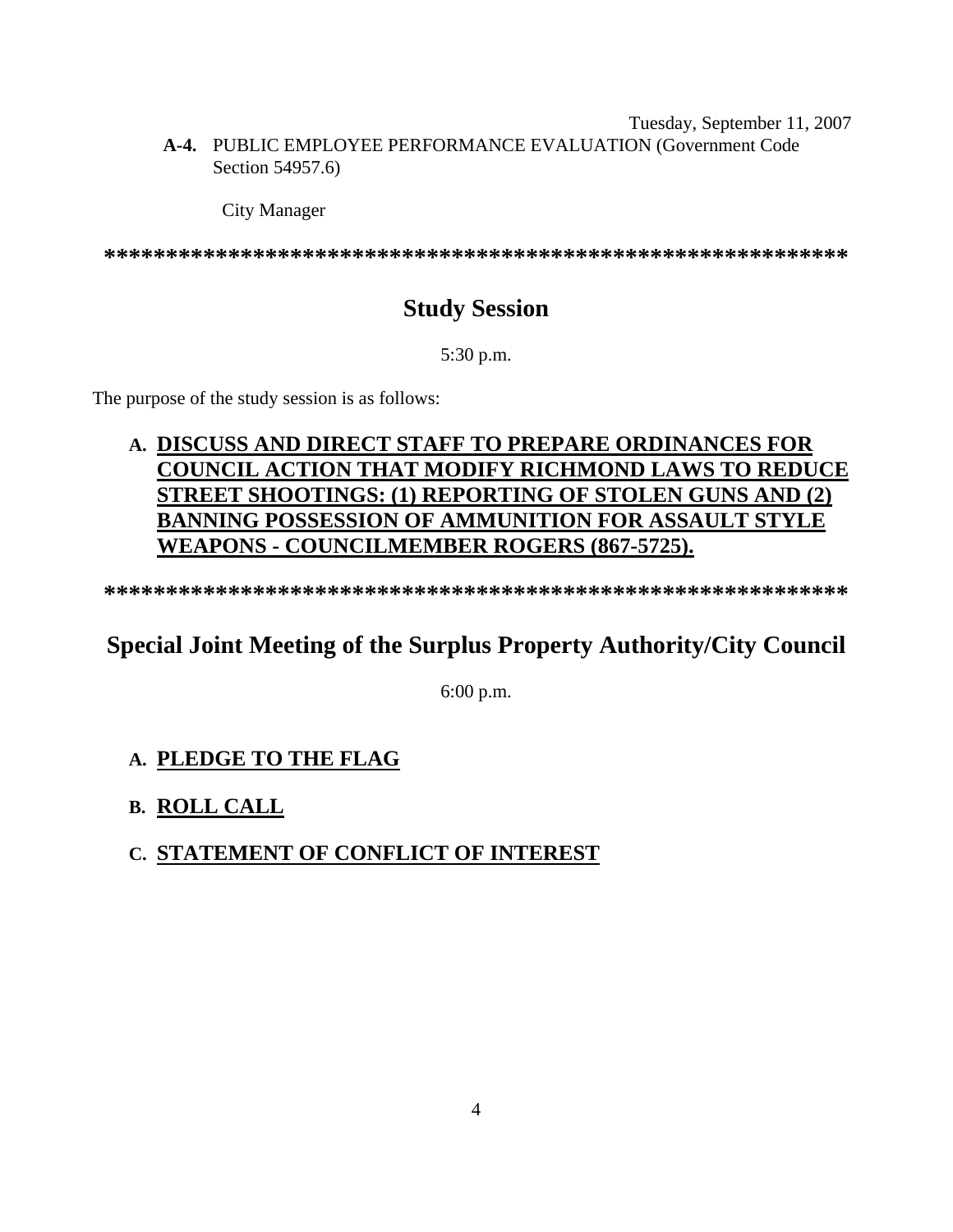## **D. CONSENT CALENDAR**

 **D-1.** ADOPT A RESOLUTION - appointing Bond and Disclosure Counsel and a Financial Advisor; authorize the Finance Director to seek proposals from investment banking and other financial firms to provide financing of certain Port Terminal and related improvements in connection with the proposed expansion of the Auto Warehousing Corporation operation to accommodate importation of Honda Automobiles; direct the Finance Director and Port Director to present the selected financing package to the City Council for review and approval at a future council meeting and authorize the Port's Executive Director to negotiate an amended Lease Agreement with Auto Warehousing Company to incorporate the increased vehicle volumes, capital improvements, and term extensions to accommodate American Honda's vehicle distribution; and direct the Port Director to present the amended Lease Agreement to the City Council for review and approval at a future council meeting - Finance (Jim Goins 620-6740)/Port (Jim Matzorkis (215-4600).

## **E. ADJOURNMENT**

**\*\*\*\*\*\*\*\*\*\*\*\*\*\*\*\*\*\*\*\*\*\*\*\*\*\*\*\*\*\*\*\*\*\*\*\*\*\*\*\*\*\*\*\*\*\*\*\*\*\*\*\*\*\*\*\*\*\*\*\*** 

## **Special Meeting of the Joint Powers Financing Authority/Richmond Community Redevelopment Agency/City Council**

6:30 p.m.

## **A. ROLL CALL**

## **B. STATEMENT OF CONFLICT OF INTEREST**

## **C. CONSENT CALENDAR**

 **C-1.** APPROVE - minutes of the Special Joint Meeting of the Joint Powers Financing Authority, Richmond Redevelopment Agency/City Council held on July 17, 2007 - City Clerk's Office (Diane Holmes 620-6513).

## **D. RESOLUTIONS**

 **D-1.** ADOPT - resolutions amending City Council Resolution 71-07 and JPFA Resolution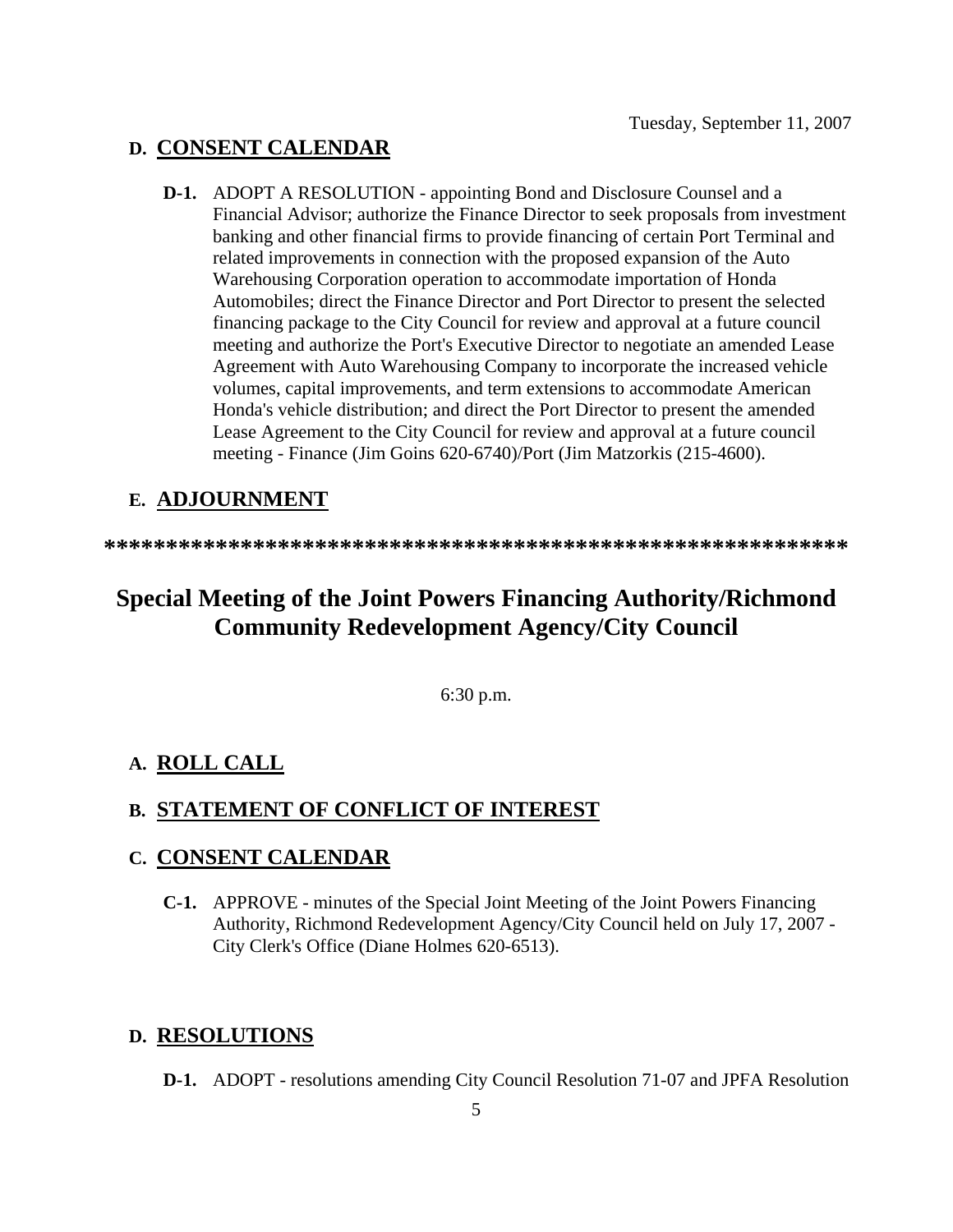Tuesday, September 11, 2007 3-07 approving Dexia Credit Local and a form of standby agreement in connection with the issuance by the Richmond Joint Powers Financing Authority of its Lease Revenue Bonds (Refunding and Civic Center Project) Series 2007 - Finance Department (James Goins 620-6946).

## **E. ADJOURNMENT**

**\*\*\*\*\*\*\*\*\*\*\*\*\*\*\*\*\*\*\*\*\*\*\*\*\*\*\*\*\*\*\*\*\*\*\*\*\*\*\*\*\*\*\*\*\*\*\*\*\*\*\*\*\*\*\*\*\*\*\*\*** 

## **Special Meeting of Richmond Community Redevelopment Agency**  6:35 p.m.

#### **A. ROLL CALL**

## **B. STATEMENT OF CONFLICT OF INTEREST**

#### **C. CONSENT CALENDAR**

- **C-1.** ADOPT A RESOLUTION approving the Loan Agreement in the amount of \$1.2 million, and an Easement Agreement, by and between the Richmond Community Redevelopment Agency and the Richmond Police Activities League for the construction of gymnasium improvements and the provision of a public recreation easement for use of the gymnasium located at 234 - 22nd Street, Richmond, California. The Finance Standing Committee reviewed this item on September 11, 2007, and recommended approval. - Richmond Community Redevelopment Agency (Steve Duran 307-8140)
- **C-2.** AUTHORIZE release of Notice of Funding Availability for the Community Development Block Grant (CDBG) Program and Home Investment Partnerships (HOME) Program for the 2008 Program Year - Community and Economic Development (Steve Duran 307-8140).
- **C-3.** APPROVE minutes of the special meeting held on July 31, 2007 City Clerk's Office (Diane Holmes 620-6513).

#### **D. ADJOURNMENT**

## **Special Joint Meeting of the Richmond Community Redevelopment Agency/City Council**

6:40 p.m.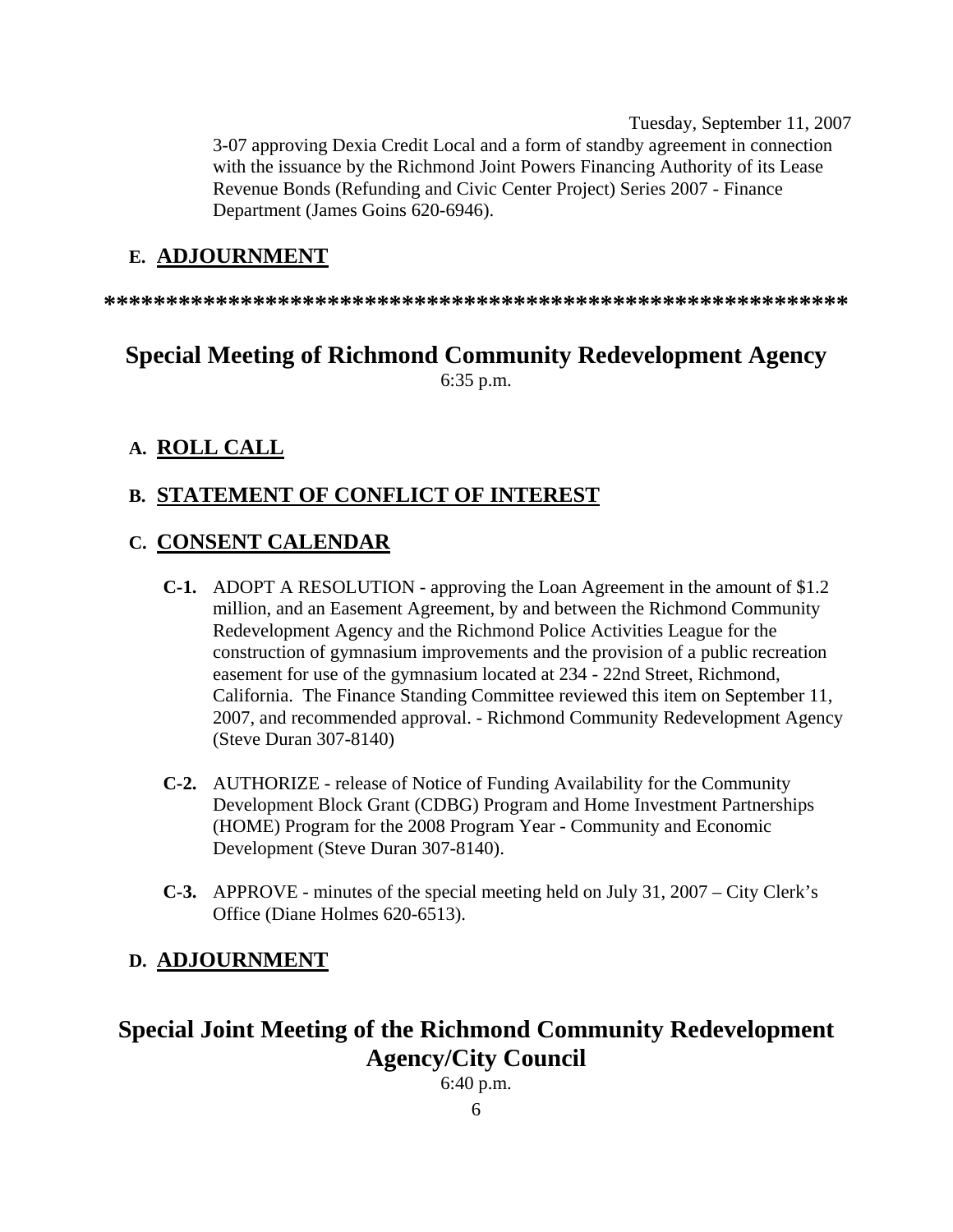## **A. ROLL CALL**

## **B. STATEMENT OF CONFLICT OF INTEREST**

## **C. CONSENT CALENDAR**

- **C-1.** AUTHORIZE the Executive Director of the Redevelopment Agency to execute an amendment to the Exclusive Right to Negotiate (ERN) Agreement with Community Housing Development Corporation of North Richmond and Habitat for Humanity East Bay for the Vernon-Castro property (APN 561-144-002) in North Richmond extending the ERN for a period of 10 months until July 31, 2008 - Community and Economic Development (Steve Duran 307-8140).
- **C-2.** APPROVE minutes of the Special Joint Meeting of the Richmond Redevelopment Agency/City Council held on June 26, 2007.

## **D. ADJOURNMENT**

**\*\*\*\*\*\*\*\*\*\*\*\*\*\*\*\*\*\*\*\*\*\*\*\*\*\*\*\*\*\*\*\*\*\*\*\*\*\*\*\*\*\*\*\*\*\*\*\*\*\*\*\*\*\*\*\*\*\*** 

## **CITY COUNCIL**  7:00 p.m.

## **A. ROLL CALL**

## **B. STATEMENT OF CONFLICT OF INTEREST**

## **C. AGENDA REVIEW**

## **D. REPORT FROM THE CITY ATTORNEY OF FINAL DECISIONS MADE AND NON-CONFIDENTIAL DISCUSSIONS HELD DURING CLOSED SESSION**

## **E. OPEN FORUM FOR PUBLIC COMMENT**

## **F. PRESENTATIONS, PROCLAMATIONS, AND COMMENDATIONS**

 **F-1.** Proclamation honoring September 11 Families for Peaceful Tomorrows - Mayor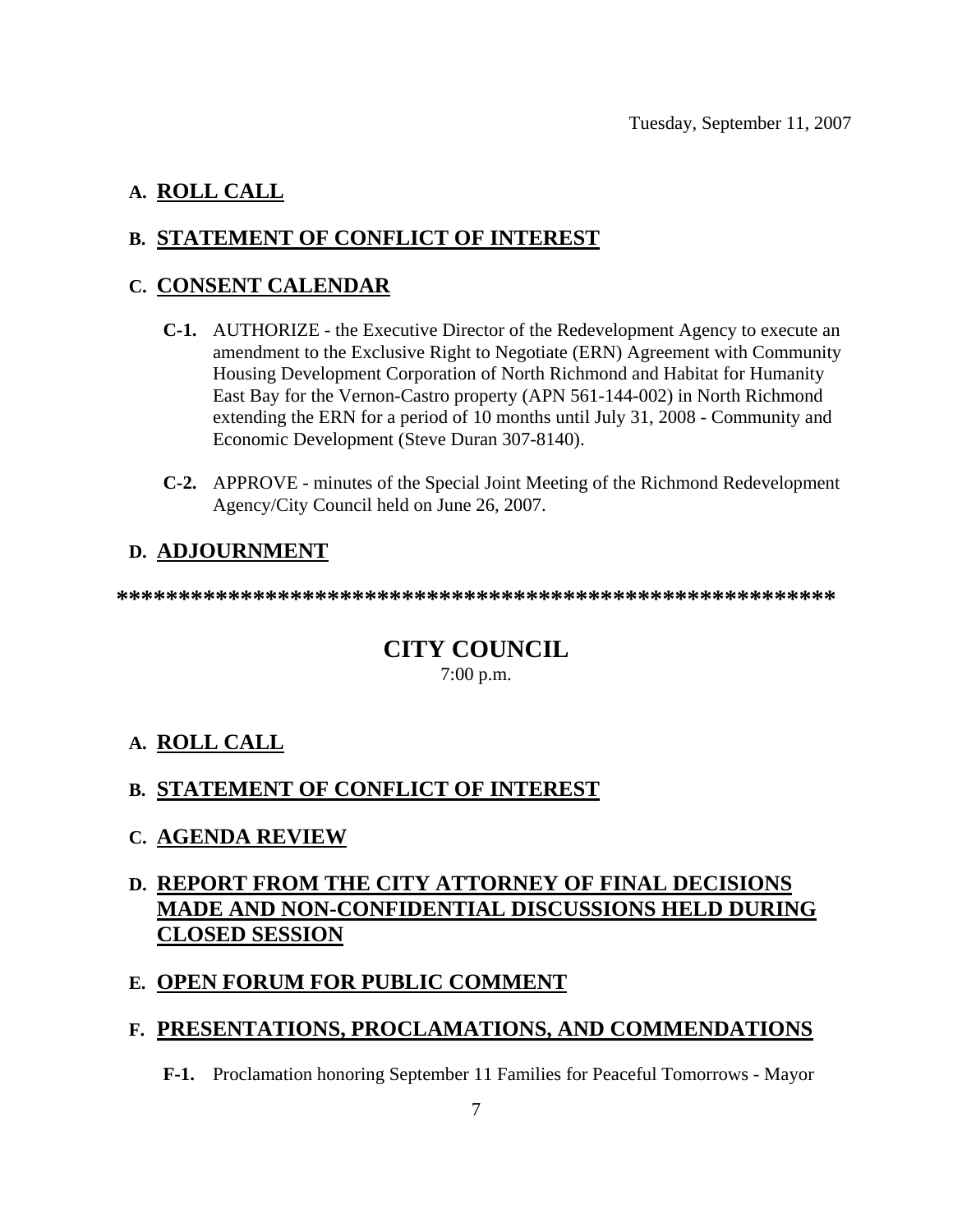McLaughlin (620-6503).

 **F-2.** Proclamation declaring September 2007 as Preparedness Month in the City of Richmond - Mayor McLaughlin (620-6503).

#### **G. CONSENT CALENDAR**

- **G-1.** AUTHORIZE the Assistant City Manager/Human Resources Management Director to execute a contract with Hargis & Associates to develop and administer promotional testing processes for the Police Department - Human Resources (Leslie Knight 620-6600).
- **G-2.** ADOPT AN ORDINANCE to increase the mayor's salary by 25% from \$37,200 to \$46,500 - Human Resources (Leslie Knight) 620-6600).
- **G-3.** INTRODUCE AN ORDINANCE (first reading) revising the wages, salary, and compensation for the classification of Executive Assistant to the City Manager to a Salary Range of: \$5,256 - \$6,392/month - Human Resources (Leslie Knight 620- 6600).
- **G-4.** ACCEPT the work of G & G Builders, Inc. for the renovation of play equipment at Virginia Playlot and at Humphrey Playlot. Both projects were satisfactorily completed on February 7, 2007, for a total cost of \$180,144 - Public Works (Yader Bermudez 231-3008).
- **G-5.** ACCEPT the work of McNabb Construction, Inc. for the renovation of the playlot at Shields-Reid Park that was successfully completed on August 2, 2007, for a total cost of \$161,070 - Public Works (Yader A. Bermudez 231-3008).
- **G-6.** ACCEPT the work of Community Playgrounds, Inc. for the renovation of play equipment at Atchison Playground. The project was successfully completed on April 11, 2007, for a total cost of \$97,280 - Public Works (Yader A. Bermudez 231-3008).
- **G-7.** ACCEPT the work of Ross Recreation Equipment, Inc. for the renovation of play equipment at Stewart Playlot & Kern Playlot. Both were successfully completed on March 7, 2007, for a total cost of \$170,465.99 - Public Works (Yader A. Bermudez 231-3008).
- **G-8.** APPROVE award of contract to Ross Recreation Equipment Co., Inc. for the renovation of play equipment at Elm Street Playlot in the amount of \$97,882.17 with an added contingency of \$9,788.21 for a total cost of \$107,670.38 - Public Works (Yader A. Bermudez 231-3008).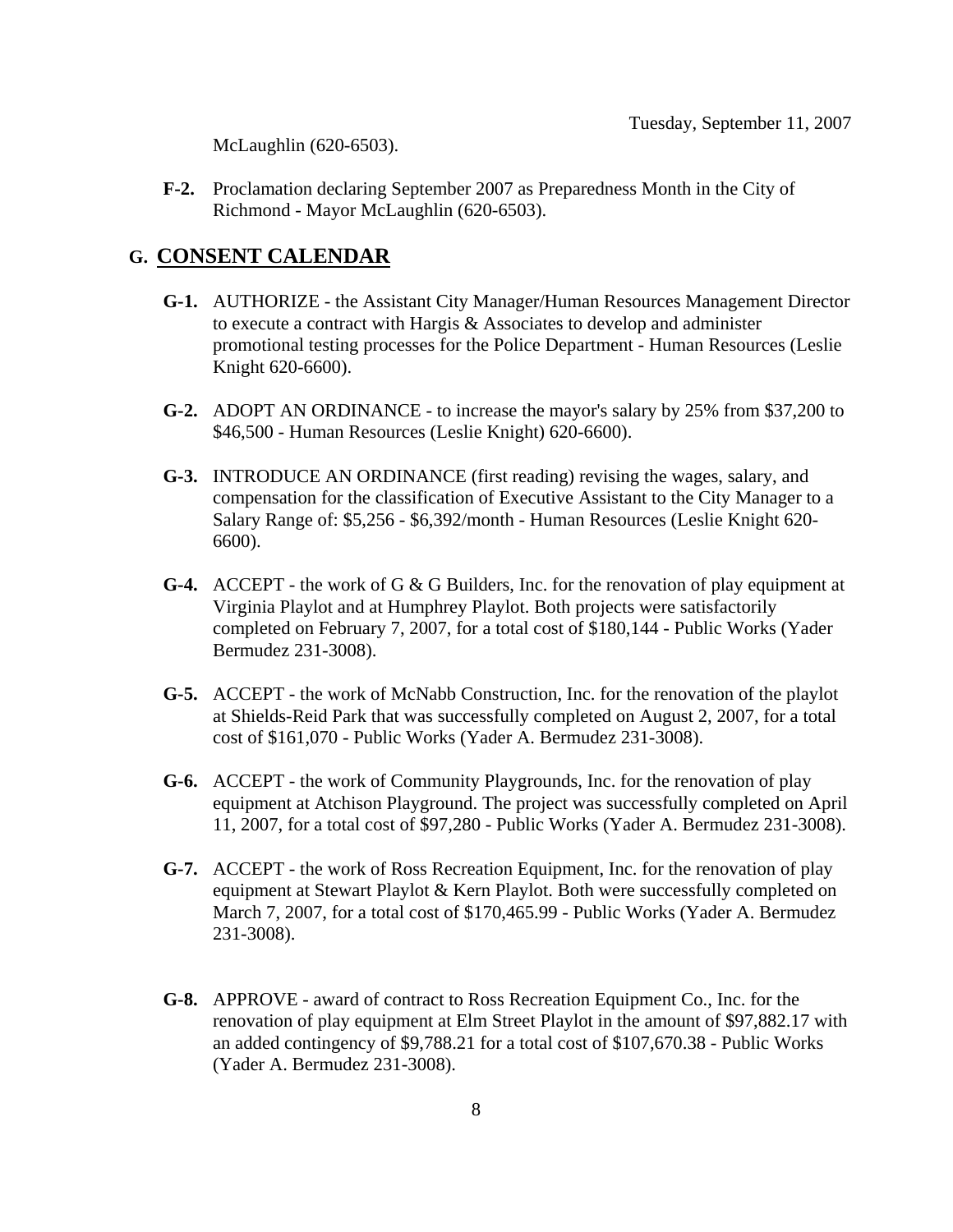Tuesday, September 11, 2007

- **G-9.** APPROVE awarding of a contract to ekpass, Inc. for heavy equipment operator training. Total amount of the contract will not exceed \$93,010 - Public Works (Yader A. Bermudez 231-3008).
- **G-10.** ADOPT A RESOLUTION approving a quitclaim deed as requested by the University of California to remove a 10' wide sewer easement near the Stege Marsh area, and accepting a Grant of Easement from the University of California for a new 10' wide sanitary sewer easement - Engineering (Rich Davidson 307-8105).
- **G-11.** ADOPT A RESOLUTION declaring the week of September 17-23, 2007, as "Pollution Prevention Week" - Engineering (Rich Davidson 307-8105).
- **G-12.** APPROVE a contract amendment with Ki Research Institute for educational services, focusing on conflict resolution, health, literacy, and wellness at the Booker T. Anderson and Shields-Reid Community Centers in an amount not to exceed \$20,000 (Library & Community Services - Monique le Conge, 620-6951).
- **G-13.** ADOPT A RESOLUTION authorizing: (1) the annual appropriation of the \$25,000 paid annually by Veolia Environmental Services as a Hazardous Waste Facility License Fee ("License Fee") to be placed in a dedicated revenue account for the sole use of funding projects and/or programs within the Iron Triangle and North Richmond areas; (2) the carry-over and usage by the City Manager's Office of \$7,500 of unspent License Fees from FY 2006-2007 to FY 2007-2008; and (3) the carry-over and usage by the City Manager's Office of future unspent License Fee funds from one fiscal year to the next - City Manager's Office (Bill Lindsay, 620- 6512).
- **G-14.** ADOPT A RESOLUTION to authorize: (1) the appropriation and expenditure of unencumbered Mitigation Fee funds by the City Manager's Office in the amount of \$152,615 from the FY 2006-07 for the purpose of funding specific Mitigation Fee strategies in FY 2007-08, and (2) annual encumbrance of any unexpended Mitigation Fee funds for use in future fiscal years by the City Manager's Office for the purpose of administering specific strategies in accordance with future Expenditure Plans and Interagency Agreements - City Manager's Office (Bill Lindsay 620-6512).
- **G-15.** APPROVE contract renewal with Keenology Corporation, dba CIP Planner Corp., for Capital Improvement Program (CIP) ACE planning Software in an amount not to exceed \$40,000 - Finance Department (James Goins 620-6946).
- **G-16.** APPROVE a contract amendment with the Government Finance Officers Association (GFOA) to assist the City with it's Enterprise Resource Planning system implementation in an amount not to exceed \$193,500, for a total contract amount of \$373,140 - Finance Department (James Goins 620-6946).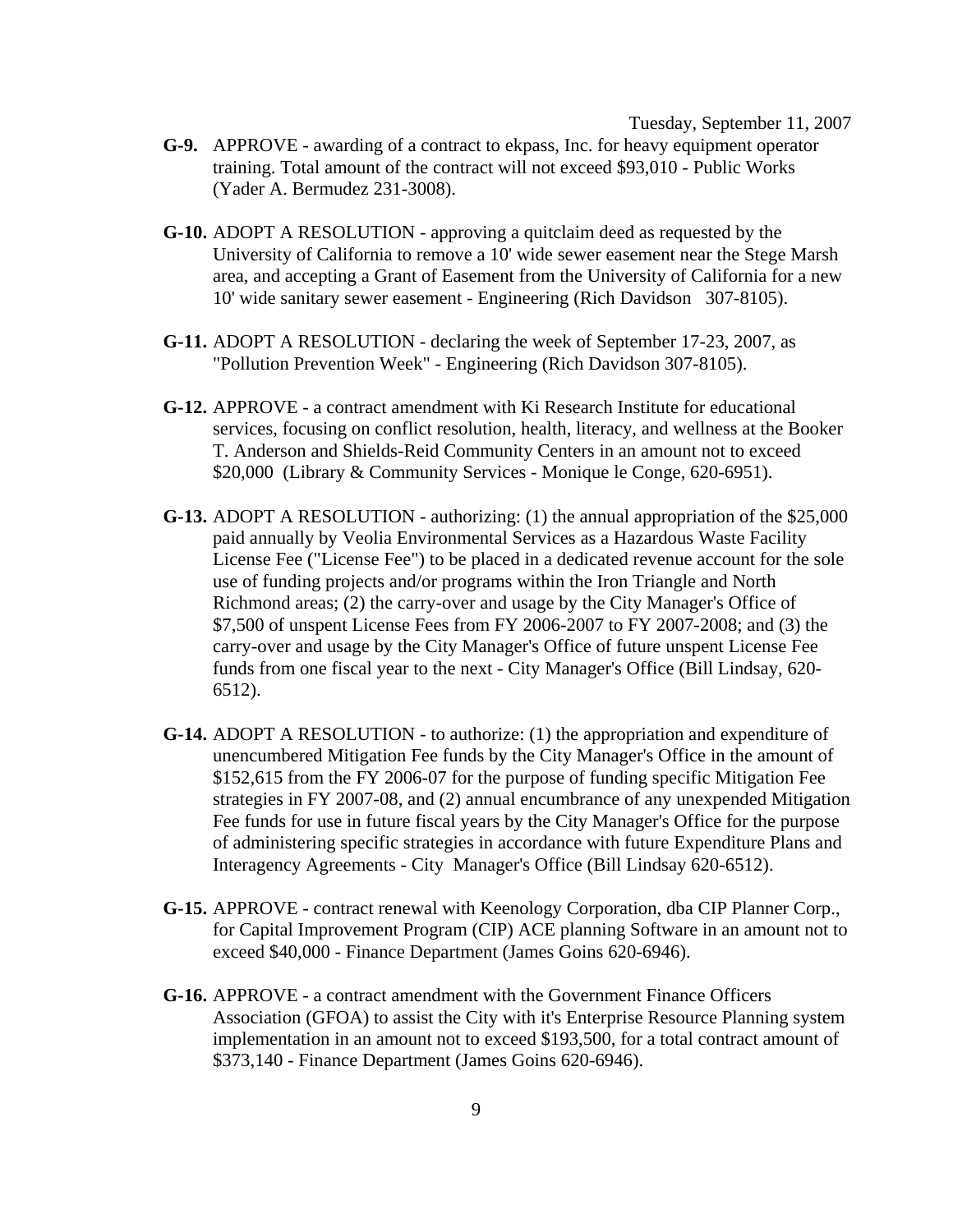Tuesday, September 11, 2007  **G-17.** INTRODUCE AN ORDINANCE - setting the tax rate for the Tax Override Pension Fund for Fiscal Year 2007- 2008 - Finance Department (James Goins 620-6946).

- **G-18.** APPOINT Soheila Bana to the Contra Costa Mosquito and Vector Control District Board of Trustees - Mayor McLaughlin (620-6503).
- **G-19.** REAPPOINT Beverly Wallace, Doris Jones, Willie Gholar, and Dr. Shirley Gilbert to the Commission on Aging. Appoint Teresa Baker to the Housing Advisory Board, Jason Jong to the Arts and Culture Commission, and Wilhelmina Abraham to the Library Commission - Mayor McLaughlin (620-6503).
- **G-20.** APPROVE minutes of the Evening and Open Session held on July 31, 2007 City Clerk's Office (Diane Holmes 620-6513).

#### **H. PUBLIC HEARINGS**

- **H-1.** DENY the applicant's request for approval of General Plan amendment, rezoning, and variance, for the property located at 327 So. 4th Street. Provide direction to the General Plan Update staff to study the applicant's request for a General Plan amendment and rezoning to MFR-2 as part of the General Plan Update for a greater surrounding area and, direct staff to return with a draft Resolution reflecting the City Council's action - Planning Department (Richard Mitchell, Lamont Thompson 620- 6947).
- **H-2.** ADOPT a Resolution of Vacation ordering the vacation of a portion of 1st Street Planning Department (Richard Mitchell, Jonelyn Whales 620-6785).
- **H-3.** ADOPT a resolution approving the designation of a Civic Center Historic District Planning Department (Richard Mitchell, Janet Harbin 620-6708).

#### **I. RESOLUTIONS**

**I-1.** ADOPT A RESOLUTION - in support of making it a public policy objective to maximize economic benefit from underutilized real estate assets in the Port of Richmond - Councilmember Butt (236-7435).

#### **J. ORDINANCES**

## **K. COUNCIL AS A WHOLE**

 **K-1.** Approve Toll Brothers' request to extend the time for the City and Toll Brothers to acquire all necessary property rights to allow for redesign of portions of the Point Richmond Shores Project in accordance with Condition 3 of the Design Review